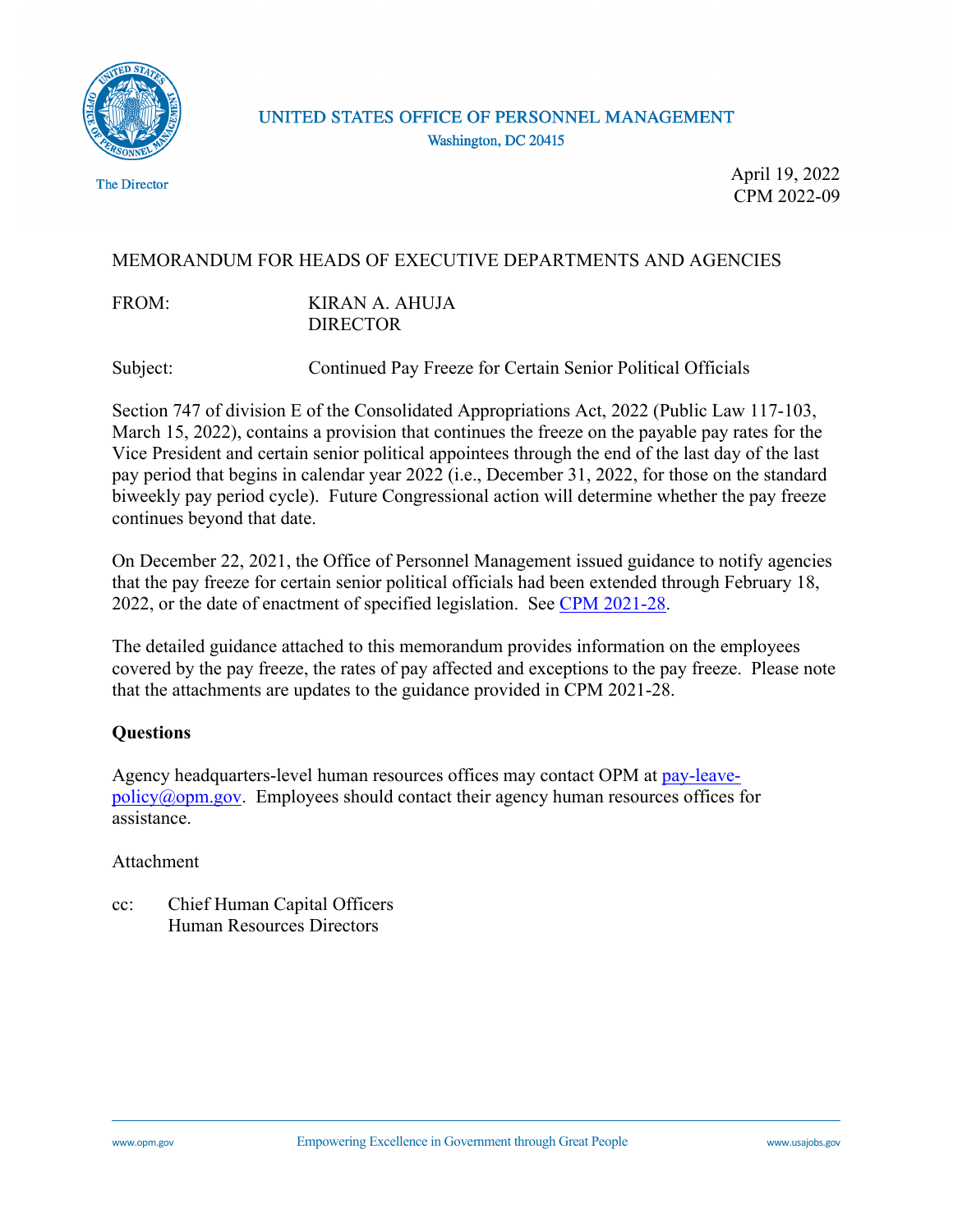## **Guidance on Application of Pay Freeze for Certain Senior Political Officials**

## **A. Authority**

The pay freeze authority was originally found in section 741 of division E of the Consolidated Appropriations Act, 2014 ([Public Law 113-76,](https://www.congress.gov/113/plaws/publ76/PLAW-113publ76.pdf) January 17, 2014). Subsequent legislation, including Continuing Resolutions, extended the pay freeze through calendar year 2018. Section 749 of division D of the Consolidated Appropriations Act, 2019 [\(Public Law 116-6,](https://www.congress.gov/116/plaws/publ6/PLAW-116publ6.pdf) February 15, 2019) applied a modified pay freeze to calendar year 2019. Subsequent legislation continued the pay freeze in calendar years 2020 and 2021. Section 747 of division E of the Consolidated Appropriations Act, 2022 (Public Law 117-103, March 15, 2022), continues the pay freeze during calendar year 2022. This pay freeze continues through the last day of the last pay period that begins in calendar year 2022 (i.e., December 31, 2022, for those on the standard biweekly pay period cycle).

Hereafter, all references to "section 747" in this attachment refer to the section 747 of division E of the Consolidated Appropriations Act, 2022.

In this guidance, we will presume that all freeze-covered employees (other than the Vice President) are on the standard biweekly pay period cycle—e.g., that January 2, 2022, is the first day of the first pay period commencing in January 2022.

## **B. Covered Senior Political Appointees**

The section 747 pay freeze covers the following senior political appointees (except as otherwise provided in section C below):

- 1. An employee serving in an Executive Schedule (EX) position, or in a position for which the rate of pay is fixed by statute at an EX rate, and who holds a position under a political appointment;
- 2. A chief of mission or ambassador at large;
- 3. A noncareer appointee in the Senior Executive Service (SES) paid at or above the official rate for EX-IV (\$176,300 in 2022);
- 4. A limited term appointee or limited emergency appointee in the SES serving under a political appointment and paid at or above the official rate for EX-IV; and
- 5. Any other type of employee paid at or above the official rate for EX-IV who serves under a political appointment.

A covered individual is considered to be holding a "covered position."

## **C. Noncovered Individuals**

The section 747 pay freeze does not apply to—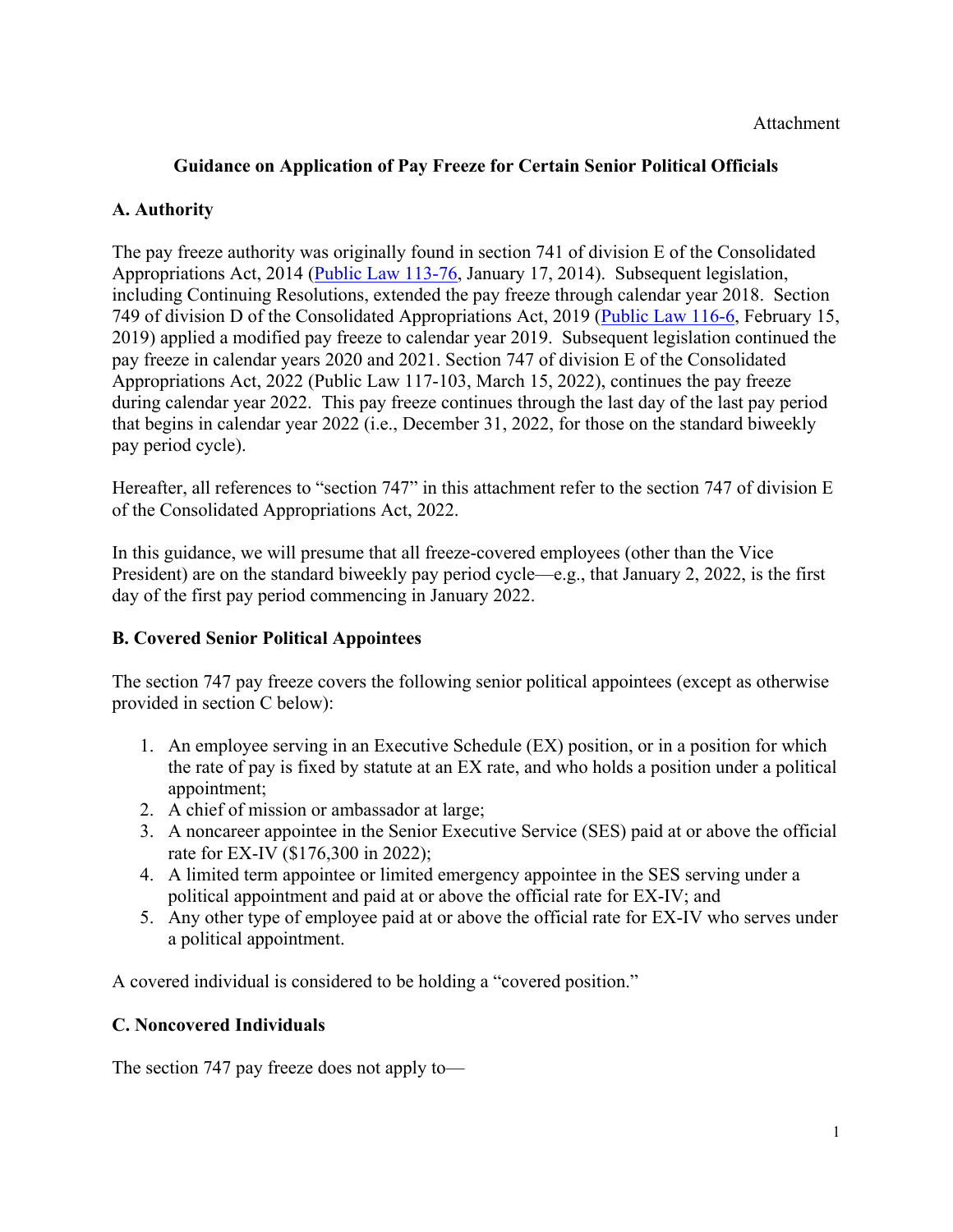- General Schedule employees, including Schedule C employees within that system;
- Foreign Service employees;
- Employees in another pay system (excluding those covered under paragraphs 1 through 4 of section B) whose position would be classified at or below GS-15 if the position were covered by the General Schedule, whose appointment is made under [5 U.S.C. 3161](https://uscode.house.gov/view.xhtml?req=(title:5%20section:3161%20edition:prelim)%20OR%20(granuleid:USC-prelim-title5-section3161)&f=treesort&edition=prelim&num=0&jumpTo=true)  (dealing with temporary organizations), or whose appointment is not considered to be political;
- Noncareer SES appointees and other political appointees (excluding those covered under paragraphs 1 and 2 of section B) who are paid below the official rate for EX-IV;
- SES career appointees who elect to retain SES basic pay under  $5$  U.S.C. 3392(c) and [5 CFR 317.801](https://www.ecfr.gov/cgi-bin/text-idx?SID=39790d84ebf8b97e1e0d3401f56fc8f3&mc=true&node=pt5.1.317&rgn=div5#se5.1.317_1801) (for such time as that election is in effect); and
- Senior Foreign Service (SFS) members who receive a Presidential appointment to any position in the executive branch and who make an election to retain SFS salary under section 302(b) of the Foreign Service Act of 1980 (Public Law  $96-465$ ) (for such time as that election is in effect).

## **D. Political Appointees**

In determining whether a limited term or limited emergency SES appointment may be a political appointment, an employing agency should consider whether the position is political in character (e.g., established for an individual pending a Presidential appointment subject to Senate confirmation (PAS), for political transition purposes, or for other political purposes of the agency or Administration). All SES limited appointments cleared through the Office of Presidential Personnel are considered political appointments.

Certain agencies may have special political appointment authorities. In determining whether an appointment is political, an employing agency should consider the same factors described in the preceding paragraph. A Presidential appointee is considered a political appointee unless the position is filled by a career appointment.

# **E. Pay Affected**

Section 747 applies to rates of pay—i.e., rates of basic pay including, if applicable, any locality payment under [5 U.S.C. 5304](https://uscode.house.gov/view.xhtml?req=(title:5%20section:5304%20edition:prelim)%20OR%20(granuleid:USC-prelim-title5-section5304)&f=treesort&edition=prelim&num=0&jumpTo=true) or any similar supplement under other authority. Section 747 does not address other types of payments in addition to the rate of basic pay.

Note: The August 3, 2010, OPM memorandum (CPM 2010-14) implementing a Presidential directive to freeze discretionary awards, bonuses, and similar payments for political appointees continues in effect until further notice. Agencies should continue to apply this freeze in accordance with OPM's guidance at [https://www.chcoc.gov/content/guidance](https://www.chcoc.gov/content/guidance-freeze-discretionary-awards-bonuses-and-similar-payments-federal-employees-serving)[freeze-discretionary-awards-bonuses-and-similar-payments-federal-employees-serving.](https://www.chcoc.gov/content/guidance-freeze-discretionary-awards-bonuses-and-similar-payments-federal-employees-serving)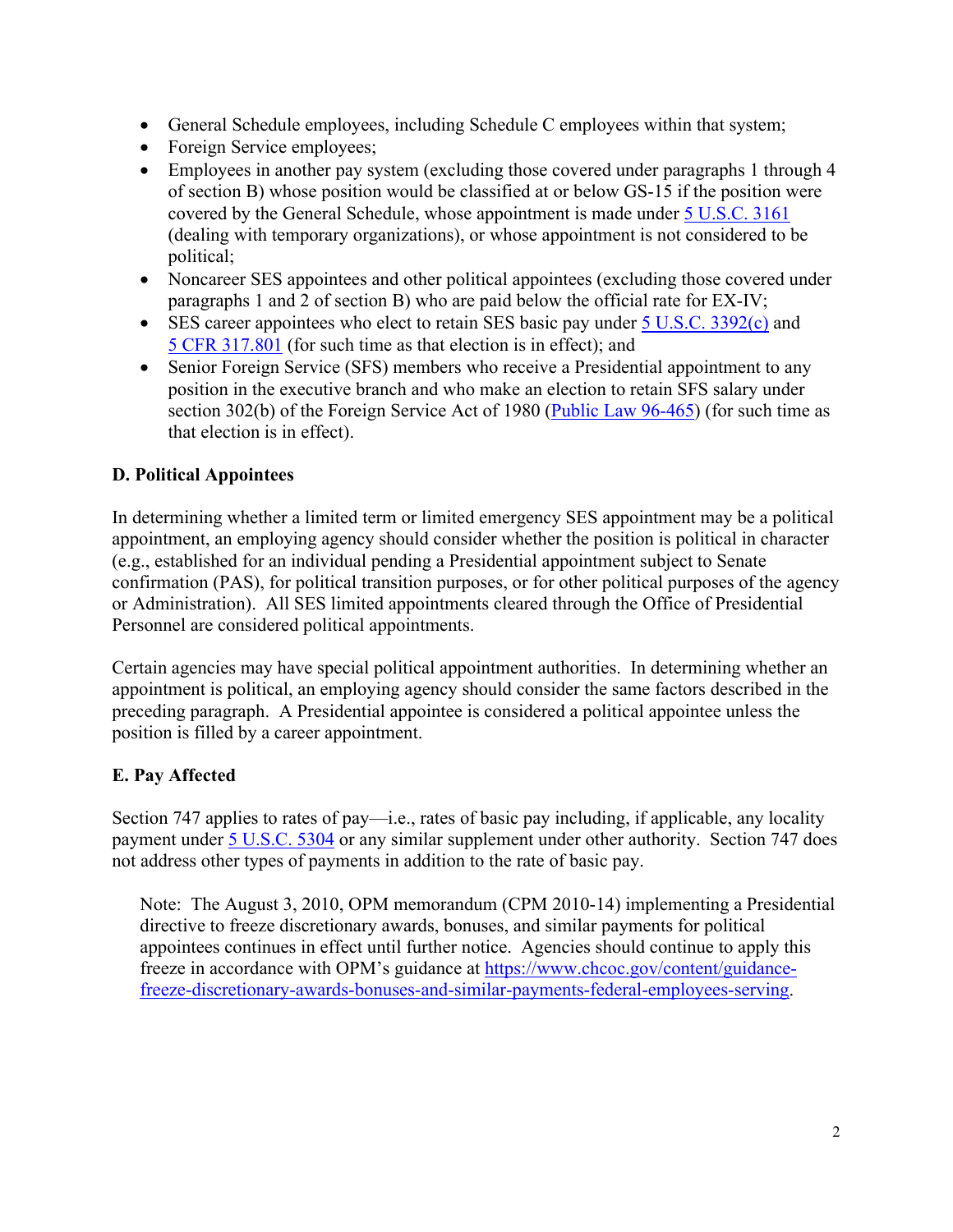## **F. Application of the Pay Freeze in 2022**

- 1. Section 747 continues the pay freeze during calendar year 2022. During 2022, a freezecovered employee may not receive a pay rate increase, except as provided in section 747.
- 2. The Vice President's payable rate of pay during calendar year 2022 continues to be \$235,100.
- 3. The payable rates for freeze-covered Executive Schedule individuals (or an employee paid at an EX rate under law) during calendar year 2022 are shown in the table below. These are the same rates that applied in calendar year 2021, which were derived by increasing the 2013 EX rates by 1.9 percent and rounding to the nearest \$100.

| <b>Executive Schedule</b><br>(EX) Level | <b>Payable Frozen Annual</b><br>Rates in 2022 |
|-----------------------------------------|-----------------------------------------------|
| EX-I                                    | \$203,500                                     |
| EX-II                                   | \$183,100                                     |
| EX-III                                  | \$168,400                                     |
| EX-IV                                   | \$158,500                                     |
| EX-V                                    | \$148,500                                     |

- 4. For chiefs of mission and ambassadors at large who are paid at an EX rate, the payable EX rates shown in paragraph 3 above apply.
- 5. A freeze-covered SES member who is a political appointee paid at or above the official rate for EX-IV (\$176,300 in 2022) may not receive a pay rate increase during calendar year 2022, except as allowed under section 747 (see section H of this guidance). The maximum pay limitation for SES members is the rate for EX-II for SES members covered by a performance appraisal system certified under  $5$  U.S.C.  $5307(d)$  and the rate for EX-III for other SES members. For freeze-covered SES members in 2022, the applicable EX-II limitation is \$183,100 and the applicable EX-III limitation is \$168,400. (See table in paragraph 3.) The pay rate for a freeze-covered SES member may not exceed the applicable frozen EX rate limitation.<sup>1</sup>

 $1 \text{ In } 2022$ , the official EX-IV rate of \$176,300 that is used to determine pay freeze coverage is greater than the frozen EX-III maximum pay rate of \$168,400 that normally applies to a freeze-covered SES or SL senior political official under an appraisal system that is not certified. The pay rate for such an SES or SL senior political official is set and adjusted under normal pay-setting rules (i.e., without regard to any frozen rate limitations) up to the official EX-IV rate of \$176,300, since the official is not covered by the pay freeze until that pay rate is reached. Once covered, the pay rate for such a senior political official may not exceed the official EX-IV rate of \$176,300—unless the employee's performance appraisal system becomes certified (at which point the frozen EX-II maximum pay rate of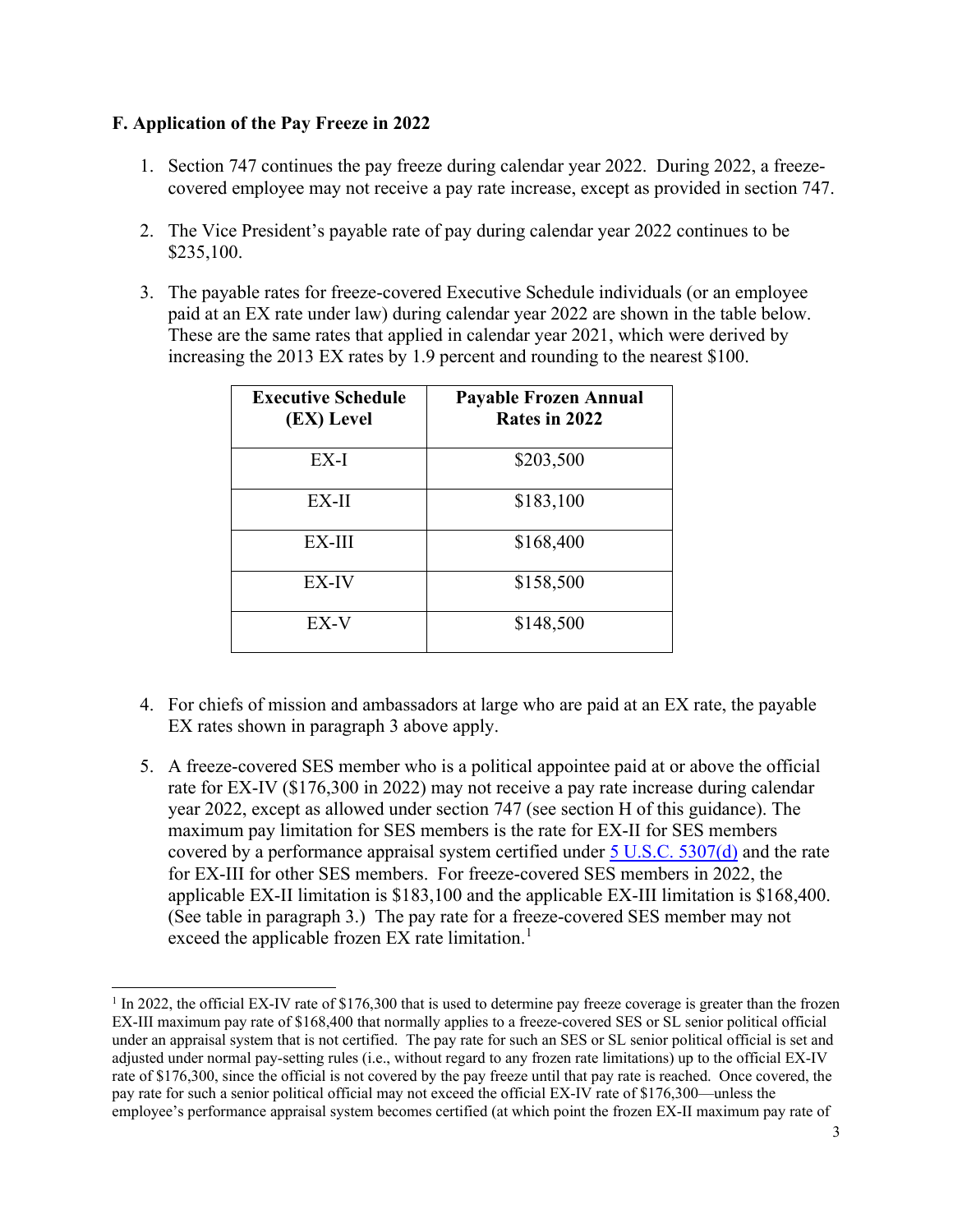- 6. A freeze-covered senior-level (SL) employee who (1) is covered by [5 U.S.C. 5376](https://uscode.house.gov/view.xhtml?req=(title:5%20section:5376%20edition:prelim)%20OR%20(granuleid:USC-prelim-title5-section5376)&f=treesort&edition=prelim&num=0&jumpTo=true) and (2) is a political appointee paid at or above the official rate for EX-IV (\$176,300 in 2022) may not receive a pay rate increase during calendar year 2022, except as allowed under section 747 (see section H of this guidance). The maximum pay limitation for SL employees is linked to the rate for EX-II for SL employees covered by a certified performance appraisal system and the rate for EX-III for other SL employees. For freeze-covered SL employees, the applicable EX-II limitation is \$183,100 and the applicable EX-III limitation is \$168,400. (See table in paragraph 3.) The pay rate for a freeze-covered SL employee may not exceed the applicable frozen EX rate limitation.<sup>1</sup>
- 7. A freeze-covered political appointee under any other pay system who is paid at or above the official rate for EX-IV (\$176,300 in 2022) may not receive a pay rate increase during calendar year 2022, except as allowed under section 747 (see section H of this guidance). If the pay limitations for a category of employees are linked to EX rates, the frozen EX rates shown in the table in paragraph 3 would be used.<sup>2</sup>

## **G. Pay Freeze Time Period**

- 1. The senior political appointee pay freeze originally took effect on the first day of the first pay period beginning after the January 17, 2014, date of enactment of [Public Law 113-](https://www.congress.gov/113/plaws/publ76/PLAW-113publ76.pdf) [76.](https://www.congress.gov/113/plaws/publ76/PLAW-113publ76.pdf) For employees on the standard biweekly pay period cycle, the effective date was January 26, 2014.
- 2. Section 747, which continues the pay freeze during calendar year 2022, took effect on the first day of the first pay period commencing on or after January 1, 2022—i.e., January 2, 2022, for employees on the standard biweekly pay period cycle.
- 3. Unless extended by new legislation, the pay freeze expires at the end of the last pay period that begins in calendar year 2022. For employees on the standard biweekly pay period cycle, that last pay period begins on December 18, 2022, and ends on December 31, 2022.
- 4. The pay freeze applies based on when pay is earned, not when it is paid. A pay rate increase is considered to be "received" when it takes effect, not when it is reflected in a salary payment.

<sup>\$183,100</sup> becomes applicable) and the official's pay is increased under the conditions that meet the requirements for a pay freeze exception (see section H of this guidance).

 $2 \text{ In } 2022$ , the official EX-IV rate of \$176,300 that is used to determine pay freeze coverage is greater than the frozen EX-III, IV, and V rates. The pay rate for a senior political official (other than an official with pay rates linked to the EX rates as described in F.3) is set and adjusted under normal pay-setting rules (i.e., without regard to any frozen rate limitations) up to the official EX-IV rate of \$176,300 since the official is not covered by the pay freeze until that pay rate is reached. Once covered, the pay rate for such a senior political official may not exceed the official EX-IV rate of \$176,300—unless the official is promoted within the applicable system under conditions that meet the requirements for a pay freeze exception (see section H of this guidance).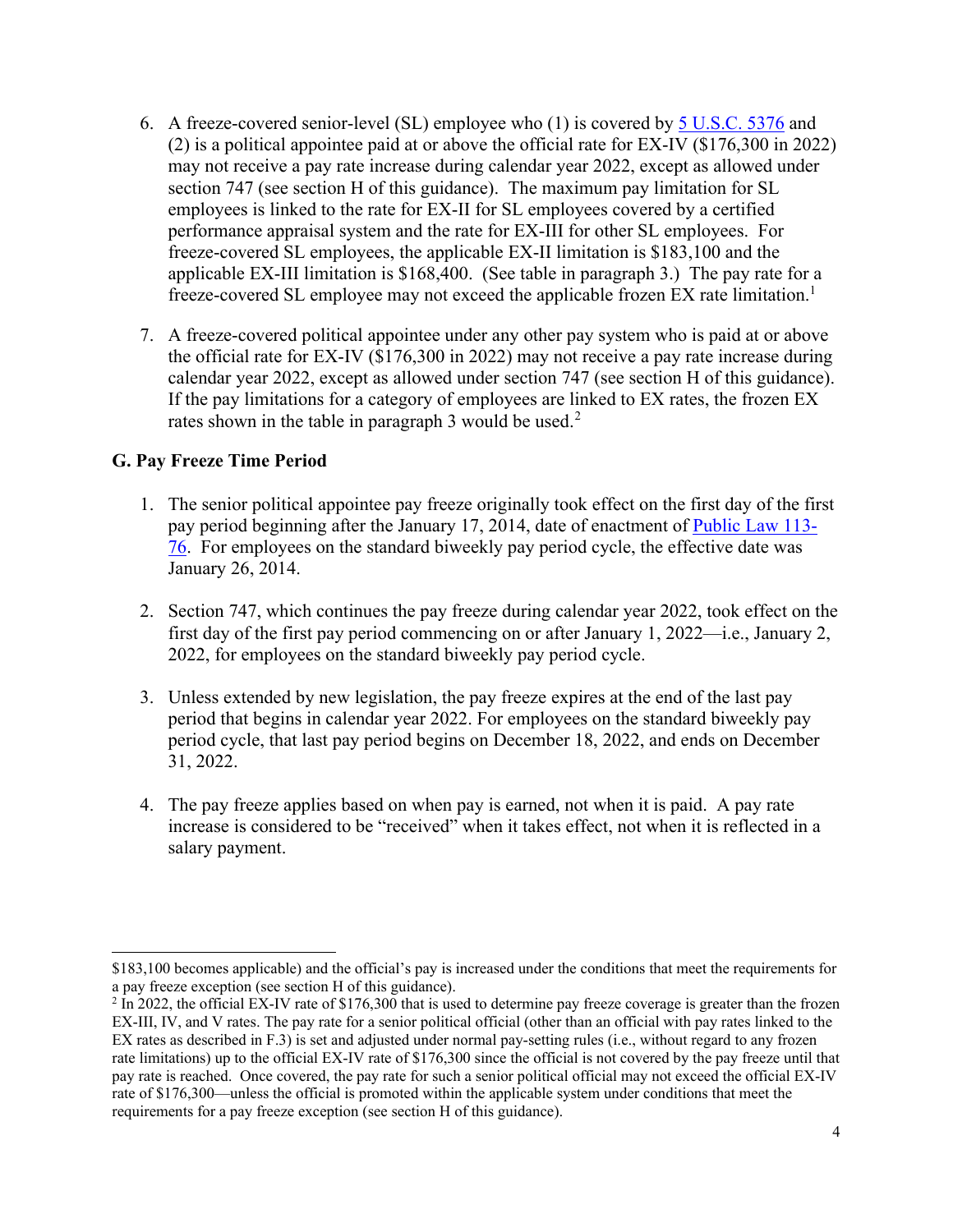### **H. Pay Freeze Rules**

- 1. *General.* An individual who is covered by the section 747 pay freeze may not receive a pay rate increase during the pay freeze time period, except as specifically otherwise allowed under the rules in this section H.
- 2. *Treatment of individuals when increase would otherwise cause pay rate to exceed EX-IV.*  Certain political appointees are not covered by the section 747 pay freeze provision because they are receiving a rate of pay below EX-IV. (See sections B and C of this attachment. Note that the official EX-IV rate (i.e., 2022 rate of \$176,300) must be used in applying this rule.) If such an individual receives a pay rate increase while the pay freeze is in effect, that pay rate increase may be applied based on the normal rules governing pay adjustments for the applicable pay system only to the extent that it does not cause the individual's rate to exceed the official EX-IV rate. At the point the individual's pay rate reaches the EX-IV level, the individual becomes covered by the pay freeze (i.e., a covered individual); thus, no additional increase is permitted—unless a permitted exception is applicable.
- 3. *Increase for individuals who are moved to a position with higher-level duties and pay.*  Notwithstanding Rule 1, a covered senior political appointee may receive a pay increase during the pay freeze time period upon authorized movement to a different covered position with higher-level duties **and** a pre-established higher level or range of pay than the level or range of the position held immediately before the movement. (For example, an agency's SES pay policy may provide for multiple tiers or pay levels that are linked to specific positions.) However, any such increase must be based on the frozen rates of pay and applicable pay limitations in effect at the end of 2021 (i.e., the 2013 rates/limitations increased by 1.9 percent). (See section 747(i). Also, for limitations linked to EX rates, see the frozen EX rates in the table in section F.3.)

Example 1: On January 16, 2022, a political appointee moves from an EX-III position to an EX-II position. Prior to the movement, due to the section 747 pay freeze, the appointee was receiving a rate of \$168,400 (2013 level for EX-III plus 1.9 percent, as shown in the table in section F.3). Since the Rule 3 conditions are met, the appointee's pay rate may be increased to \$183,100 (2013 level for EX-II plus 1.9 percent, as shown in the table in section F.3).

Example 2: On January 30, 2022, a noncareer SES appointee in an agency with a certified appraisal system was reassigned to a position with substantially greater scope and responsibility within the same agency. The agency's pay policy includes established pay tiers, and the appointee was reassigned from a position in tier 2 to a position in tier 1. Upon reassignment to the higher pay tier, the agency may, subject to applicable SES performance-based pay rules, set the rate of basic pay for SES members in tier 1 positions at any rate within the tier 1 pay range **up to** the tier 1 maximum, which is equal to the frozen EX-II rate. Prior to the reassignment, due to the section 747 pay freeze, the appointee was receiving a rate of \$177,720 (previously set within the agency's tier 2 pay range). Since the Rule 3 conditions are met, the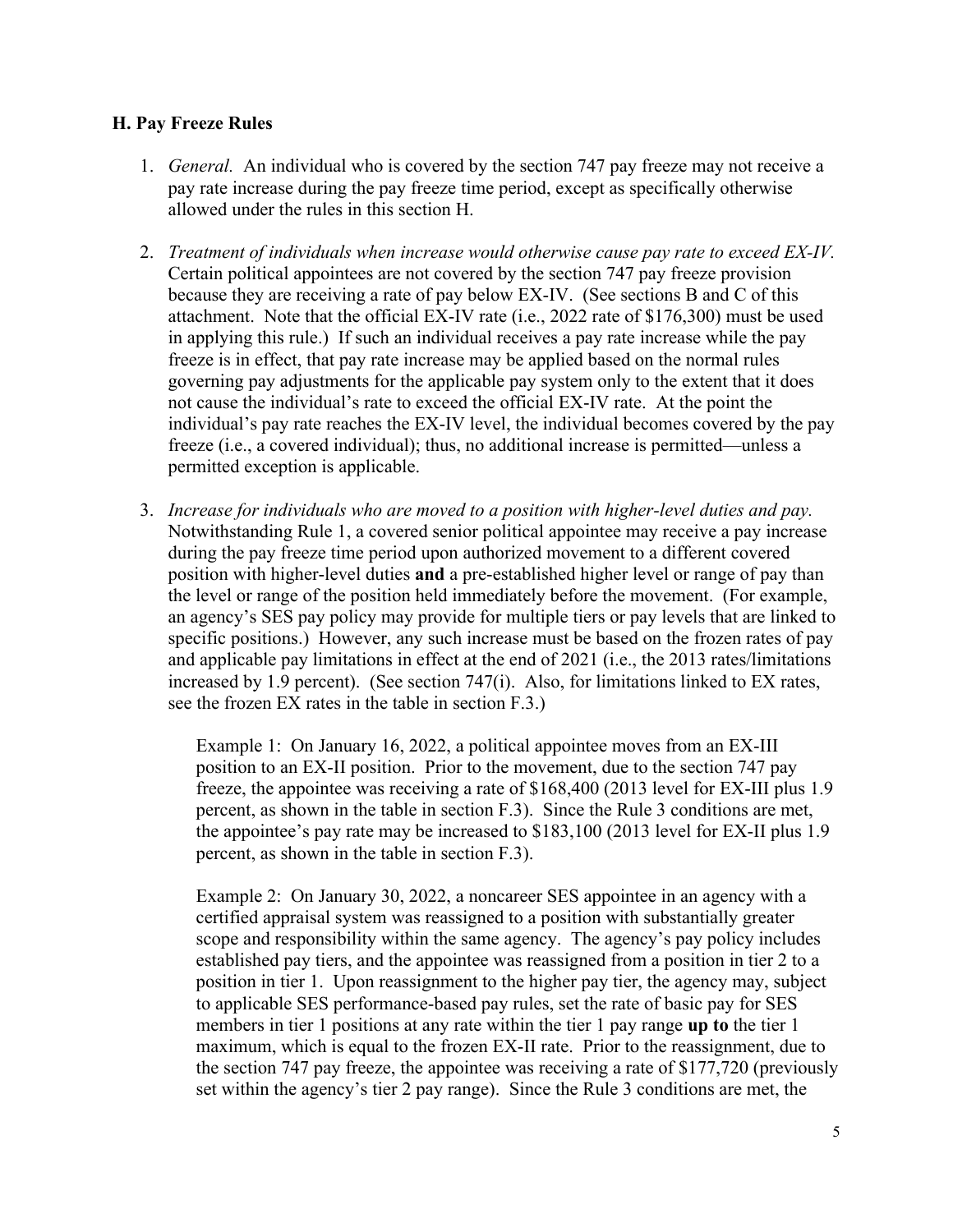appointee's pay rate may be increased **up to** \$183,100 (2013 level for EX-II plus 1.9 percent, as shown in the table in section F.3).

4. *Initial pay rate for newly appointed individuals.* If an individual is newly appointed to a position covered by the section 747 pay freeze during the pay freeze time period, the individual's initial pay rate must be based on the rates of pay and applicable pay limitations in effect on December 31, 2021 (i.e., the 2013 rates/limitations after those rates and limitations are increased by 1.9 percent)—notwithstanding the official rates (or ranges) currently in effect for the position. (See section 747(j). Also, for limitations linked to EX rates, see the frozen EX rates in the table in section F.3.)

Example 1: On February 13, 2022, an individual who had not been serving in the Federal Government begins a Federal political appointment in an EX-III position. Since the Rule 4 conditions are met, the individual's initial pay rate must be set at \$168,400 (2013 level for EX-III plus 1.9 percent, as shown in the table in section F.3).

Example 2: On January 2, 2022, a noncareer SES appointee receives a pay increase to \$175,900 based upon a level 5 performance rating. The agency has a certified appraisal system. On April 24, 2022, the noncareer appointee is being reassigned to a position of substantially greater scope and responsibility, but the agency pay policy does not place its SES positions in tiers with different pre-established rates or ranges of pay based upon their levels of authority and responsibility. Since the pay rate before reassignment is below the 2022 EX-IV rate, a pay increase above that rate would make this the noncareer appointee's first appointment to a covered position during the pay freeze time period. In that event, Rule 4 is met and pay must be set under section 747(j). Under SES pay rules, the January 2022 pay adjustment initiates a 12-month restriction on future pay adjustments, but the agency head or oversight official can authorize an exception under  $5$  CFR  $534.404(c)(4)(ii)$  to provide an additional pay adjustment when necessary to reassign an executive to a position of substantially greater scope and responsibility. The lack of a tier system is not a hindrance because pay will be set under section  $747(i)$  and not section  $747(i)$ . In this example, after authorizing an exception to the 12-month restriction, the agency head may provide an additional pay adjustment from \$175,900 to a rate above the EX-IV official rate based upon the level 5 rating and reassignment, subject to the applicable frozen EX-II rate of \$183,100 in section F.3.

#### **I. Use of Official Pay Rates for Other Purposes**

The pay freeze applies to the **payable** rates for covered senior political officials. The freeze does not affect the **official** rates for the Vice President and the Executive Schedule, which are adjusted under normally applicable law without regard to the pay freeze. While not payable to freezecovered employees, those official rates continue to be used in establishing pay limitations for employees not covered by the pay freeze.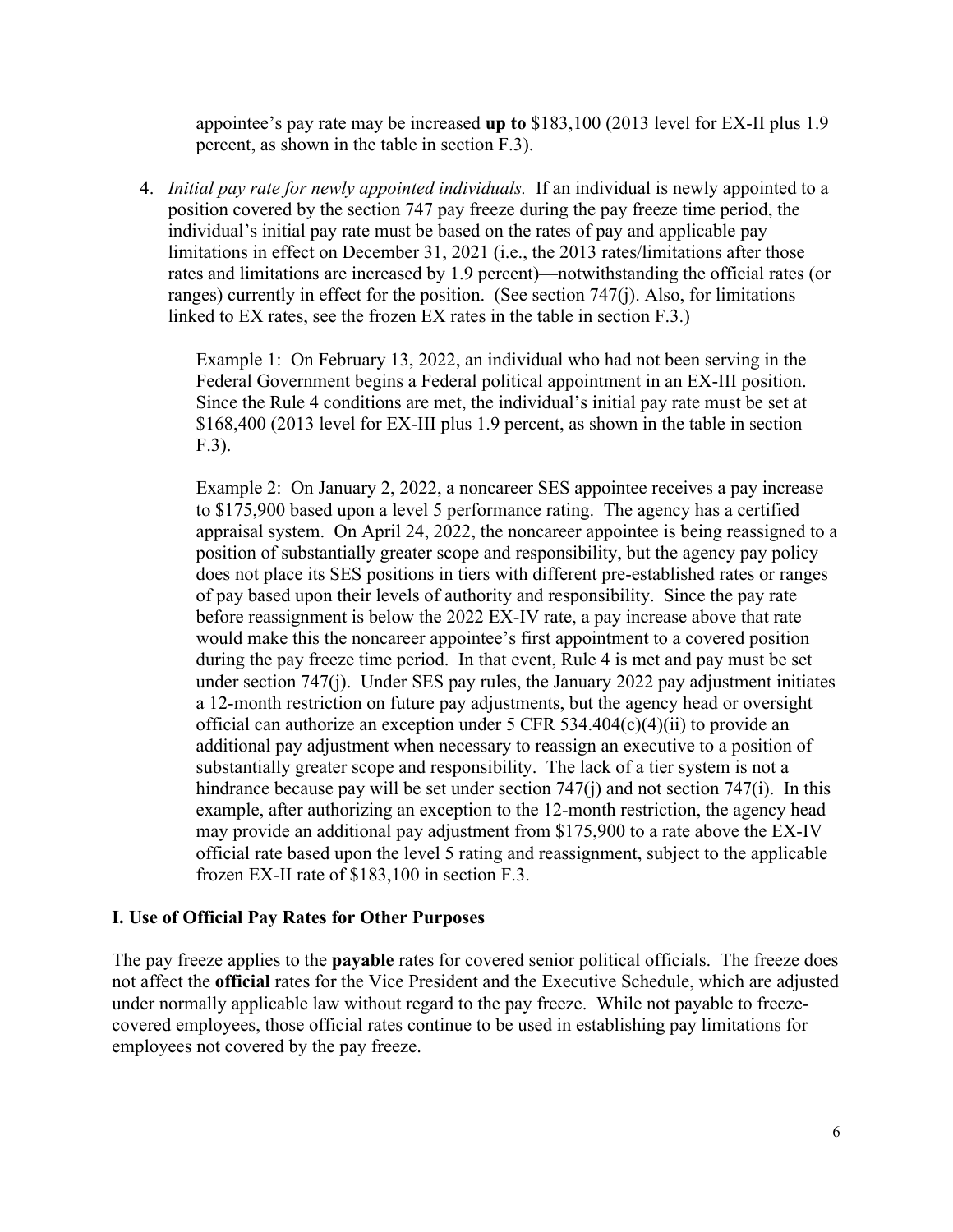Accordingly—

- The 2022 cap on locality rates for General Schedule and other employees covered by the locality pay authority in [5 U.S.C. 5304](https://uscode.house.gov/view.xhtml?req=(title:5%20section:5304%20edition:prelim)%20OR%20(granuleid:USC-prelim-title5-section5304)&f=treesort&edition=prelim&num=0&jumpTo=true) is the official rate for EX-IV in 2022 (i.e., \$176,300).
- The 2022 maximum rate for SES members covered by [5 U.S.C. 5382](https://uscode.house.gov/view.xhtml?req=(title:5%20section:5382%20edition:prelim)%20OR%20(granuleid:USC-prelim-title5-section5382)&f=treesort&edition=prelim&num=0&jumpTo=true) and for Senior-Level (SL) and Scientific and Professional (ST) employees covered by [5 U.S.C. 5376](https://uscode.house.gov/view.xhtml?req=(title:5%20section:5376%20edition:prelim)%20OR%20(granuleid:USC-prelim-title5-section5376)&f=treesort&edition=prelim&num=0&jumpTo=true) is the official rate for EX-III in 2022 (\$187,300)—or for EX-II (\$203,700) if covered by a certified performance appraisal system. (However, for SES or SL employees who are senior political appointees covered by the pay freeze, the maximum payable rates of pay will be based on the pay rates and limitations applicable to freeze-covered employees on December 31, 2021. See the table in section F.3.)
- The 2022 limitation on annual aggregate compensation under  $5 \text{ U.S.C. } 5307$  is the official rate in 2022 for EX-I (\$226,300) or for the Vice President (\$261,400) for those senior employees covered by that higher cap. These aggregate pay limitations based on official rates apply to employees covered by the section 747 pay freeze even though their rate of basic pay is set or adjusted under frozen pay limitations. (See Section E for information on the types of pay affected by the freeze.)
- The 2022 biweekly/annual limitation on premium pay combined with basic pay under [5 U.S.C. 5547](https://uscode.house.gov/view.xhtml?req=(title:5%20section:5547%20edition:prelim)%20OR%20(granuleid:USC-prelim-title5-section5547)&f=treesort&edition=prelim&num=0&jumpTo=true) is based on the official rate for EX-V in 2022 (\$165,300) (where the EX-V rate exceeds the alternative cap of the applicable maximum GS adjusted rate of basic pay—i.e., for employees stationed in locations outside the United States).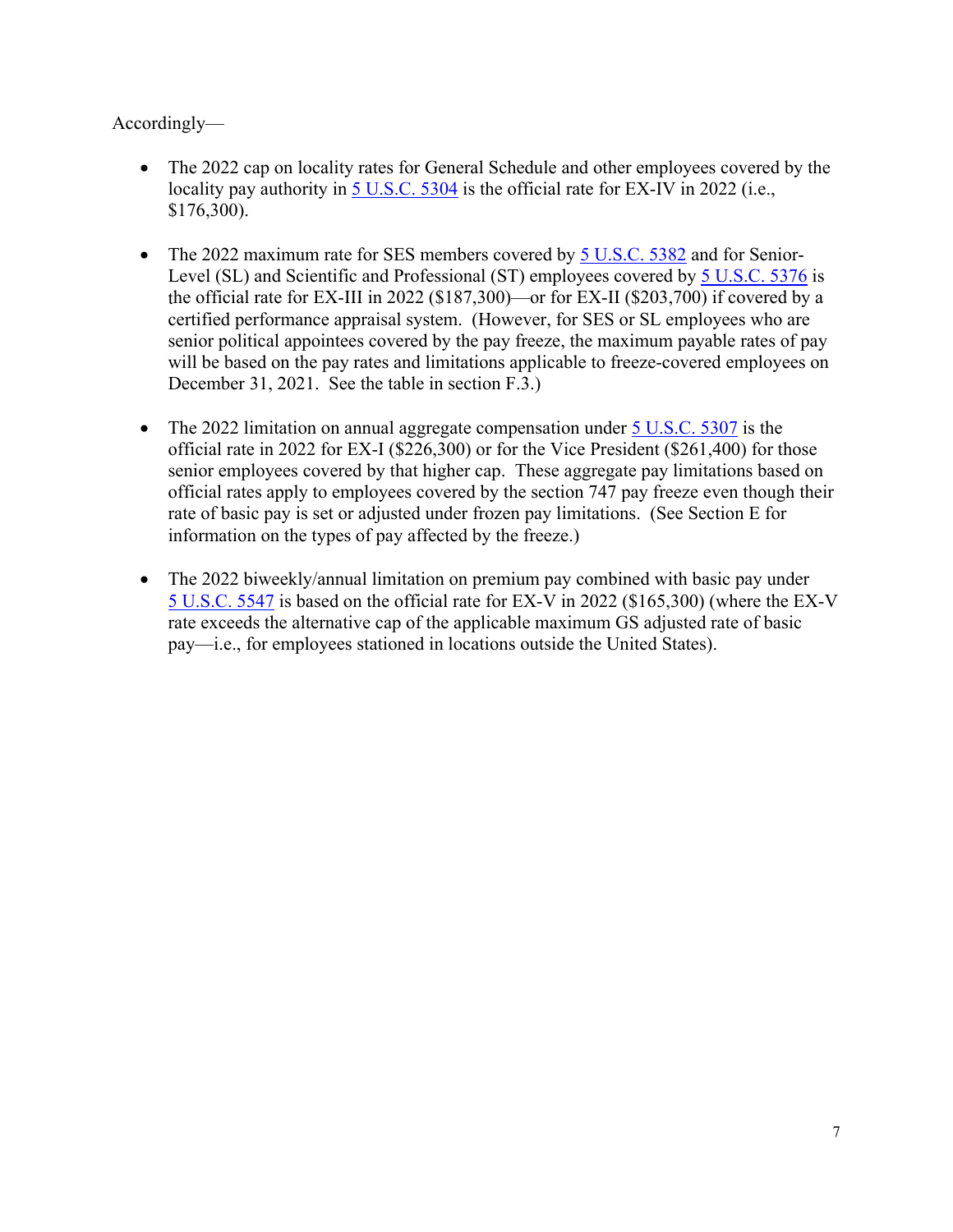#### **Section 747 of Title VII of Division E of the Consolidated Appropriations Act, 2022**

SEC. 747. (a) Notwithstanding any official rate adjusted under section 104 of title 3, United States Code, the rate payable to the Vice President during calendar year 2022 shall be the rate payable to the Vice President on December 31, 2021, by operation of section 748 of division E of Public Law 116–260.

(b) Notwithstanding any official rate adjusted under section 5318 of title 5, United States Code, or any other provision of law, the payable rate during calendar year 2022 for an employee serving in an Executive Schedule position, or in a position for which the rate of pay is fixed by statute at an Executive Schedule rate, shall be the rate payable for the applicable Executive Schedule level on December 31, 2021, by operation of section 748 of division E of Public Law 116–260. Such an employee may not receive a rate increase during calendar year 2022, except as provided in subsection (i).

(c) Notwithstanding section 401 of the Foreign Service Act of 1980 (Public Law 96–465) or any other provision of law, a chief of mission or ambassador at large is subject to subsection (b) in the same manner as other employees who are paid at an Executive Schedule rate.

 $(d)(1)$  This subsection applies to-

(A) a noncareer appointee in the Senior Executive Service paid a rate of basic pay at or above the official rate for level IV of the Executive Schedule; or

(B) a limited term appointee or limited emergency appointee in the Senior Executive Service serving under a political appointment and paid a rate of basic pay at or above the official rate for level IV of the Executive Schedule.

(2) Notwithstanding sections 5382 and 5383 of title 5, United States Code, an employee described in paragraph (1) may not receive a pay rate increase during calendar year 2022, except as provided in subsection (i).

(e) Notwithstanding any other provision of law, any employee paid a rate of basic pay (including any locality-based payments under section 5304 of title 5, United States Code, or similar authority) at or above the official rate for level IV of the Executive Schedule who serves under a political appointment may not receive a pay rate increase during calendar year 2022, except as provided in subsection (i). This subsection does not apply to employees in the General Schedule pay system or the Foreign Service pay system, to employees appointed under section 3161 of title 5, United States Code, or to employees in another pay system whose position would be classified at GS–15 or below if chapter 51 of title 5, United States Code, applied to them.

(f) Nothing in subsections (b) through (e) shall prevent employees who do not serve under a political appointment from receiving pay increases as otherwise provided under applicable law.

(g) This section does not apply to an individual who makes an election to retain Senior Executive Service basic pay under section 3392(c) of title 5, United States Code, for such time as that election is in effect.

(h) This section does not apply to an individual who makes an election to retain Senior Foreign Service pay entitlements under section 302(b) of the Foreign Service Act of 1980 (Public Law 96–465) for such time as that election is in effect.

(i) Notwithstanding subsections (b) through (e), an employee in a covered position may receive a pay rate increase upon an authorized movement to a different covered position only if that new position has higher-level duties and a pre-established level or range of pay higher than